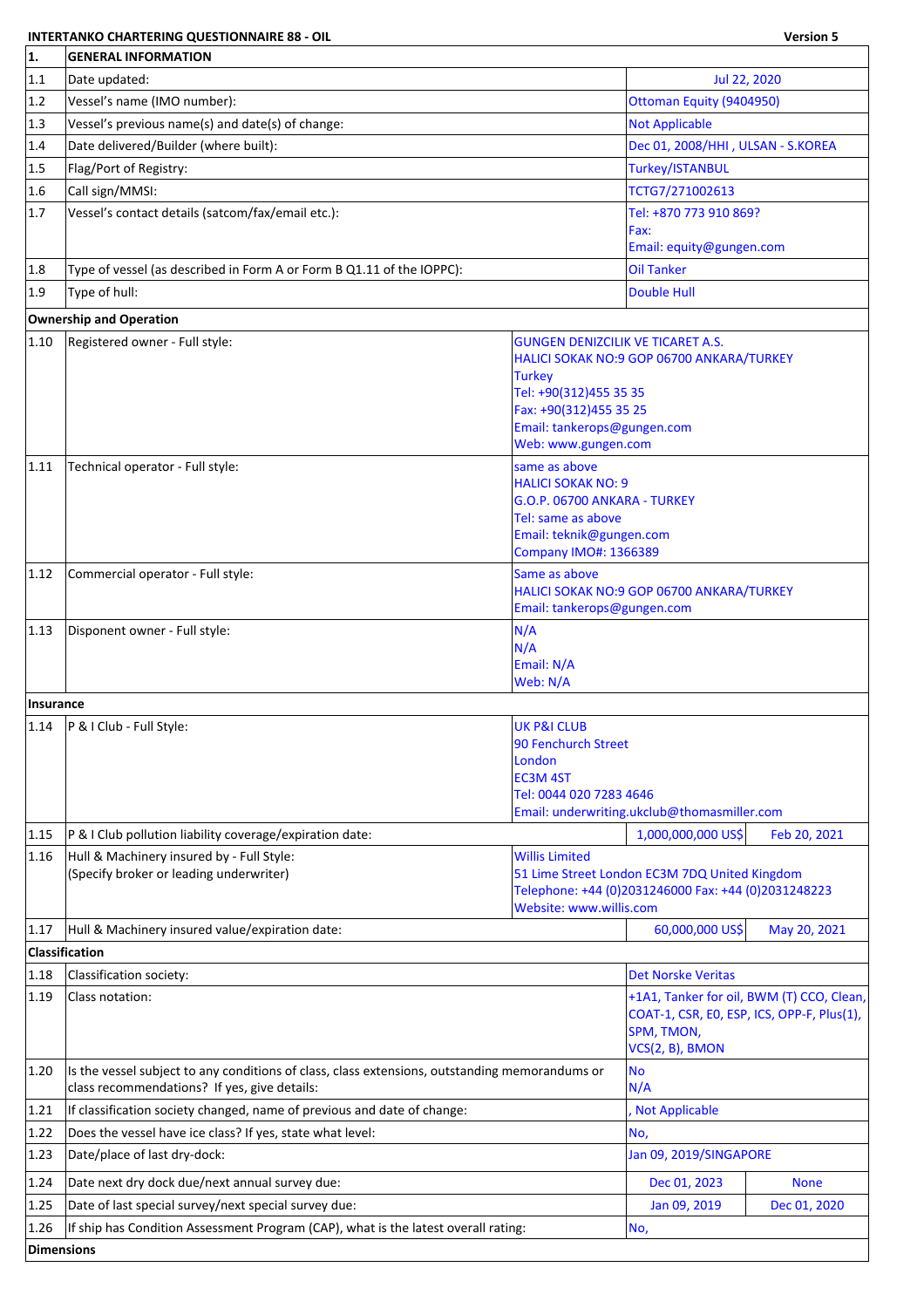| 1.27            | Length overall (LOA):                                                                 |                                                                                      |                      | <b>269.17 Metres</b>                                                                             |                                       |
|-----------------|---------------------------------------------------------------------------------------|--------------------------------------------------------------------------------------|----------------------|--------------------------------------------------------------------------------------------------|---------------------------------------|
| 1.28            | Length between perpendiculars (LBP):                                                  | <b>258.00 Metres</b>                                                                 |                      |                                                                                                  |                                       |
| 1.29            | Extreme breadth (Beam):                                                               |                                                                                      | 46.04 Metres         |                                                                                                  |                                       |
| 1.30            | Moulded depth:                                                                        |                                                                                      |                      |                                                                                                  | 24.40 Metres                          |
| 1.31            | Keel to masthead (KTM)/ Keel to masthead (KTM) in collapsed condition, if applicable: |                                                                                      |                      | 52.31 Metres                                                                                     | 50.65 Metres                          |
| 1.32            | Distance bridge front to center of manifold:                                          |                                                                                      |                      |                                                                                                  | 91.00 Metres                          |
| 1.33            | Bow to center manifold (BCM)/Stern to center manifold (SCM):                          |                                                                                      |                      | <b>133.12 Metres</b>                                                                             | <b>136.05 Metres</b>                  |
| 1.34            | Parallel body distances                                                               |                                                                                      | Lightship            | <b>Normal Ballast</b>                                                                            | Summer Dwt                            |
|                 | Forward to mid-point manifold:                                                        |                                                                                      | 62.30 Metres         | 66.60 Metres                                                                                     | 66.50 Metres                          |
|                 | Aft to mid-point manifold:                                                            |                                                                                      | 32.90 Metres         | 48.40 Metres                                                                                     | 69.30 Metres                          |
|                 | Parallel body length:                                                                 |                                                                                      | 95.20 Metres         | 115 Metres                                                                                       | <b>135.80 Metres</b>                  |
| <b>Tonnages</b> |                                                                                       |                                                                                      |                      |                                                                                                  |                                       |
| 1.35            | Net Tonnage:                                                                          |                                                                                      |                      |                                                                                                  | 48,517.00                             |
| 1.36            | Gross Tonnage/Reduced Gross Tonnage (if applicable):                                  |                                                                                      |                      | 79,934.00                                                                                        | 63,819                                |
| 1.37            | Suez Canal Tonnage - Gross (SCGT)/Net (SCNT):                                         |                                                                                      |                      | 82,203.13                                                                                        | 77,201.34                             |
| 1.38            | Panama Canal Net Tonnage (PCNT):                                                      |                                                                                      |                      |                                                                                                  |                                       |
|                 | <b>Loadline Information</b>                                                           |                                                                                      |                      |                                                                                                  |                                       |
| 1.39            | Loadline                                                                              | Freeboard                                                                            | Draft                | Deadweight                                                                                       | Displacement                          |
|                 | Summer:                                                                               | 6.963 Metres                                                                         | <b>17.476 Metres</b> | 149,999.00 Metric<br><b>Tonnes</b>                                                               | 174,741.90 Metric<br><b>Tonnes</b>    |
|                 | Winter:                                                                               | 7.327 Metres                                                                         | <b>17.112 Metres</b> | 146,001.10 Metric<br><b>Tonnes</b>                                                               | 170,744.00 Metric<br><b>Tonnes</b>    |
|                 | Tropical:                                                                             | 6.599 Metres                                                                         | 17.84 Metres         | 154,005.10 Metric<br><b>Tonnes</b>                                                               | 178,748.00 Metric<br><b>Tonnes</b>    |
|                 | Lightship:                                                                            | <b>21.605 Metres</b>                                                                 | 2.834 Metres         |                                                                                                  | 24,742.90 Metric<br><b>Tonnes</b>     |
|                 | <b>Normal Ballast Condition:</b>                                                      | 16.63 Metres                                                                         | 9.11 Metres          | 48,478.70 Metric<br><b>Tonnes</b>                                                                | 73,221.60 Metric<br><b>Tonnes</b>     |
|                 | Segregated Ballast Condition:                                                         | <b>16.121 Metres</b>                                                                 | 8.318 Metres         | 53,576.20 Metric<br><b>Tonnes</b>                                                                | 78,319.10 Metric<br><b>Tonnes</b>     |
| 1.40            | FWA/TPC at summer draft:                                                              |                                                                                      |                      | 398.00 Millimetres                                                                               | <b>109.98 Metric</b><br><b>Tonnes</b> |
| 1.41            | Does vessel have multiple SDWT? If yes, please provide all assigned loadlines:        |                                                                                      |                      | <b>No</b>                                                                                        |                                       |
| 1.42            | Constant (excluding fresh water):                                                     |                                                                                      |                      |                                                                                                  | <b>100 Metric Tonnes</b>              |
| 1.43            | What is the company guidelines for Under Keel Clearance (UKC) for this vessel?        |                                                                                      |                      | 1-OCEAN AND OPEN WATERS: %15 OF<br><b>SUMMER DRAUGHT</b><br>2-PORT LIMITS, APPROACHES, FAIRWAYS, |                                       |
|                 |                                                                                       | CHANNELS, CANALS, RIVERS, SBM/CBM,                                                   |                      |                                                                                                  |                                       |
|                 |                                                                                       | <b>WHILE ALONGSIDE: 1.5% OF MOULDED</b><br><b>BREADTH OF THE VESSEL BUT NOT LESS</b> |                      |                                                                                                  |                                       |
|                 |                                                                                       |                                                                                      |                      | <b>THAN 0.7 METERS</b>                                                                           |                                       |
| 1.44            | What is the max height of mast above waterline (air draft)                            |                                                                                      |                      | <b>Full Mast</b>                                                                                 | <b>Collapsed Mast</b>                 |
|                 | Summer deadweight:                                                                    |                                                                                      |                      | <b>34.834 Metres</b>                                                                             | <b>33.174 Metres</b>                  |
|                 | Normal ballast:                                                                       |                                                                                      |                      | 43.556 Metres                                                                                    | 41.896 Metres                         |
|                 | Lightship:                                                                            |                                                                                      |                      | 49.476 Metres                                                                                    | <b>47.816 Metres</b>                  |

| 2.            | <b>CERTIFICATES</b>                                         | <b>Issued</b> | Last Annual           | Last Intermediate     | <b>Expires</b> |
|---------------|-------------------------------------------------------------|---------------|-----------------------|-----------------------|----------------|
| 2.1           | Safety Equipment Certificate (SEC):                         | Jan 09, 2019  | <b>Not Applicable</b> | <b>Not Applicable</b> | Dec 01, 2023   |
| 2.2           | Safety Radio Certificate (SRC):                             | Jan 09, 2019  | <b>Not Applicable</b> | <b>Not Applicable</b> | Dec 01, 2023   |
| $ 2.3\rangle$ | Safety Construction Certificate (SCC):                      | Jan 09, 2019  | <b>Not Applicable</b> | <b>Not Applicable</b> | Dec 01, 2023   |
| 2.4           | International Loadline Certificate (ILC):                   | Jan 09, 2019  | <b>Not Applicable</b> |                       | Dec 01, 2023   |
| 2.5           | International Oil Pollution Prevention Certificate (IOPPC): | Jan 09, 2019  | <b>Not Applicable</b> | <b>Not Applicable</b> | Dec 01, 2023   |
| 2.6           | International Ship Security Certificate (ISSC):             | Feb 15, 2014  |                       |                       | Dec 01, 2023   |
| 2.7           | Maritime Labour Certificate (MLC):                          | May 08, 2018  | N/A                   |                       | May 08, 2023   |
| 12.8          | ISM Safety Management Certificate (SMC):                    | Feb 26, 2019  |                       | <b>Not Applicable</b> | Apr 29, 2024   |
| 2.9           | Document of Compliance (DOC):                               | Apr 01, 2016  |                       |                       | Apr 05, 2021   |
| 2.10          | USCG Certificate of Compliance (USCGCOC):                   | Jan 17, 2017  |                       |                       | Jan 17, 2018   |
| 2.11          | Civil Liability Convention (CLC) 1992 Certificate:          | Jan 15, 2020  | N/A                   | N/A                   | Feb 20, 2021   |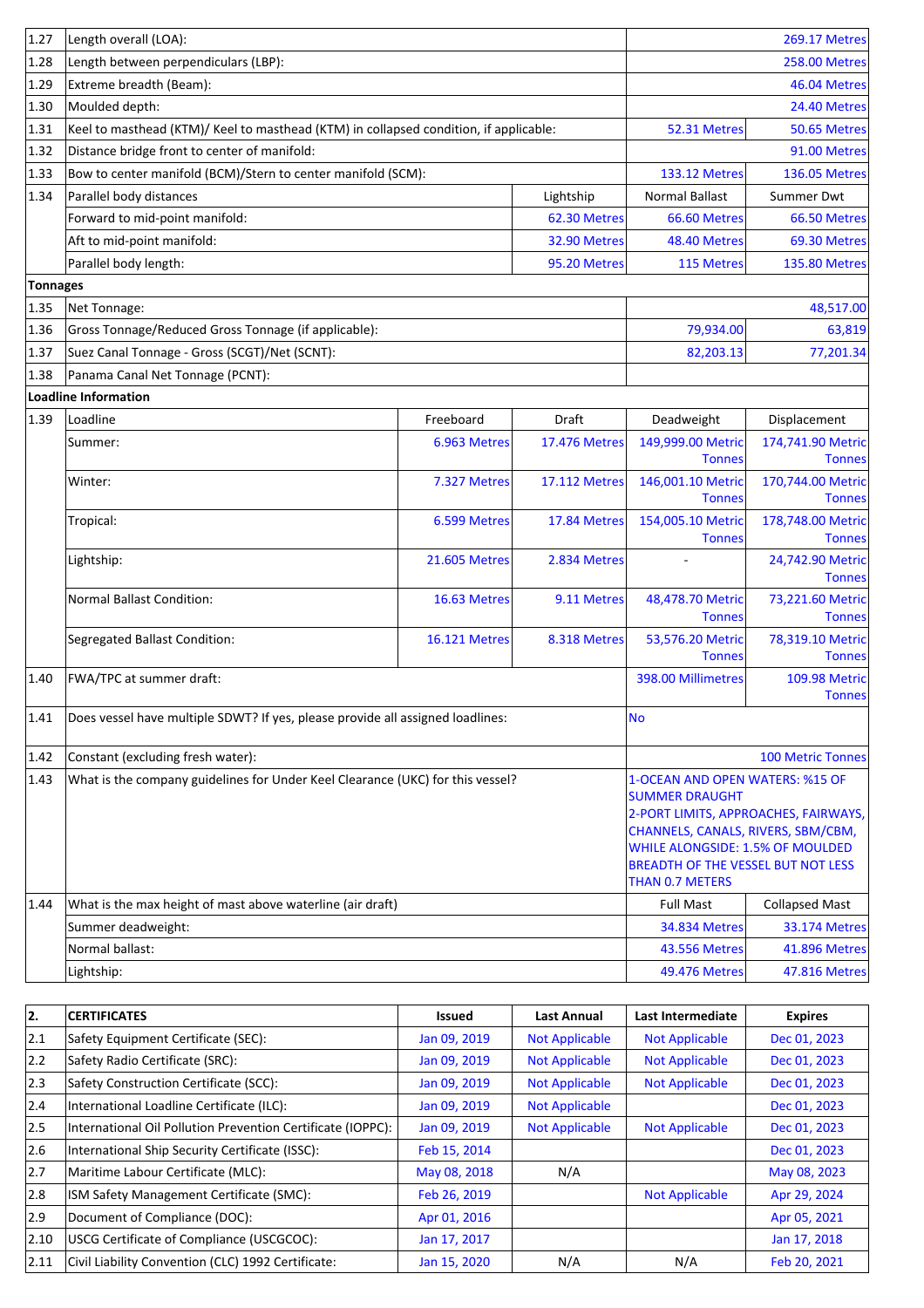| 2.12           | Civil Liability for Bunker Oil Pollution Damage Convention<br>(CLBC) Certificate:                                                     | Jan 15, 2020          | N/A                   | N/A                   | Feb 20, 2021          |
|----------------|---------------------------------------------------------------------------------------------------------------------------------------|-----------------------|-----------------------|-----------------------|-----------------------|
| $ 2.13\rangle$ | Liability for the Removal of Wrecks Certificate (WRC):                                                                                | Feb 21, 2020          | N/A                   | N/A                   | Feb 20, 2021          |
| 2.14           | U.S. Certificate of Financial Responsibility (COFR):                                                                                  | Dec 16, 2014          | N/A                   | N/A                   | Oct 12, 2020          |
| 2.15           | Certificate of Class (COC):                                                                                                           | Jan 09, 2019          | Jun 27, 2018          |                       | Dec 01, 2023          |
| 2.16           | International Sewage Pollution Prevention Certificate<br>(ISPPC):                                                                     | Jan 09, 2019          | N/A                   | N/A                   | Dec 01, 2023          |
| 2.17           | Certificate of Fitness (COF):                                                                                                         | <b>Not Applicable</b> | <b>Not Applicable</b> |                       | <b>Not Applicable</b> |
| 2.18           | International Energy Efficiency Certificate (IEEC):                                                                                   | Jan 09, 2019          | N/A                   | N/A                   | N/A                   |
| $ 2.19\rangle$ | International Air Pollution Prevention Certificate (IAPPC):                                                                           | Jan 09, 2019          |                       |                       | Dec 01, 2023          |
|                | Documentation                                                                                                                         |                       |                       |                       |                       |
| 2.20           | Owner warrant that vessel is member of ITOPF and will remain so for the entire duration of this<br>voyage/contract:                   |                       |                       |                       | <b>Yes</b>            |
| 2.21           | Does vessel have in place a Drug and Alcohol Policy complying with OCIMF guidelines for Control<br>of Drugs and Alcohol Onboard Ship? |                       |                       |                       | <b>Yes</b>            |
| $ 2.22\rangle$ | Is the ITF Special Agreement on board (if applicable)?                                                                                |                       |                       |                       | N/A                   |
| 2.23           | ITF Blue Card expiry date (if applicable):                                                                                            |                       |                       | <b>Not Applicable</b> |                       |

| 13.  | <b>CREW</b>                                                       |                                       |    |                               |
|------|-------------------------------------------------------------------|---------------------------------------|----|-------------------------------|
| 3.1  | Nationality of Master:                                            |                                       |    | <b>Turkish</b>                |
| 3.2  | Number and nationality of Officers:                               |                                       |    | <b>Turkish</b>                |
| 3.3  | Number and nationality of Crew:                                   |                                       | 19 | <b>Turkish</b>                |
| 3.4  | What is the common working language onboard:                      |                                       |    | Turkish/English               |
| 3.5  | Do officers speak and understand English?                         |                                       |    | <b>Yes</b>                    |
| 13.6 | If Officers/ratings employed by a manning agency - Full<br>style: | <b>Officers: see Registered Owner</b> |    | Ratings: see Registered Owner |

| 4.            | <b>FOR USA CALLS</b>                                                                                                                     |                                                                                                                                                                                                      |
|---------------|------------------------------------------------------------------------------------------------------------------------------------------|------------------------------------------------------------------------------------------------------------------------------------------------------------------------------------------------------|
| 4.1           | Has the vessel Operator submitted a Vessel Spill Response Plan to the US Coast Guard which has<br>been approved by official USCG letter? | <b>Yes</b>                                                                                                                                                                                           |
| $ 4.2\rangle$ | Qualified individual (QI) - Full style:                                                                                                  | Mr. Michael Minogue<br><b>ECM Maritime Services</b><br>1 Selleck Street 5th Floor - Suite 511<br>Norwalk, CT 06855, USA<br>Tel: +1-203-857-0444<br>Fax: +1-203-857-0428<br>Email: QI@ecmmaritime.com |
| 4.3           | Oil Spill Response Organization (OSRO) - Full style:                                                                                     | Marine Spill Response Corp. (MSRC)<br>220 Spring Street, Suite 500 Herndon, VA 20170<br>Tel: +1-800-259-6772 or +<br>Fax: +1-703-326-5660                                                            |
| 4.4           | Salvage and Marine Firefighting Services (SMFF) - Full Style:                                                                            |                                                                                                                                                                                                      |

| 5.  | SAFETY/HELICOPTER                                                                                                                               |                                         |
|-----|-------------------------------------------------------------------------------------------------------------------------------------------------|-----------------------------------------|
| 5.1 | Its the vessel operated under a Quality Management System? If Yes, what type of system?<br>$($ ISO9001 or IMO Resolution A.741(18) as amended): | lYes<br><b>IMO Resolution A.741(18)</b> |
| 5.2 | Can the ship comply with the ICS Helicopter Guidelines?                                                                                         | lYes                                    |
|     | $ 5.2.1 $ If Yes, state whether winching or landing area provided:                                                                              | Landing                                 |
|     | 5.2.2 If Yes, what is the diameter of the circle provided:                                                                                      | 13.00 Metres                            |

| l6. | <b>COATING/ANODES</b> |            |                   |                                                         |           |
|-----|-----------------------|------------|-------------------|---------------------------------------------------------|-----------|
| 6.1 | Tank Coating          | Coated     | Type              | To What Extent                                          | Anodes    |
|     | Cargo tanks:          | <b>Yes</b> | <b>Pure Epoxy</b> | Deck head to 3m<br>below & Bottom to<br>$ 0.5m$ upwards | <b>No</b> |
|     | Ballast tanks:        | <b>Yes</b> | <b>Epoxy</b>      | <b>Whole Tank</b>                                       | Yes.      |
|     | Slop tanks:           | <b>Yes</b> | <b>Pure Epoxy</b> | <b>Whole Tank</b>                                       | Yes       |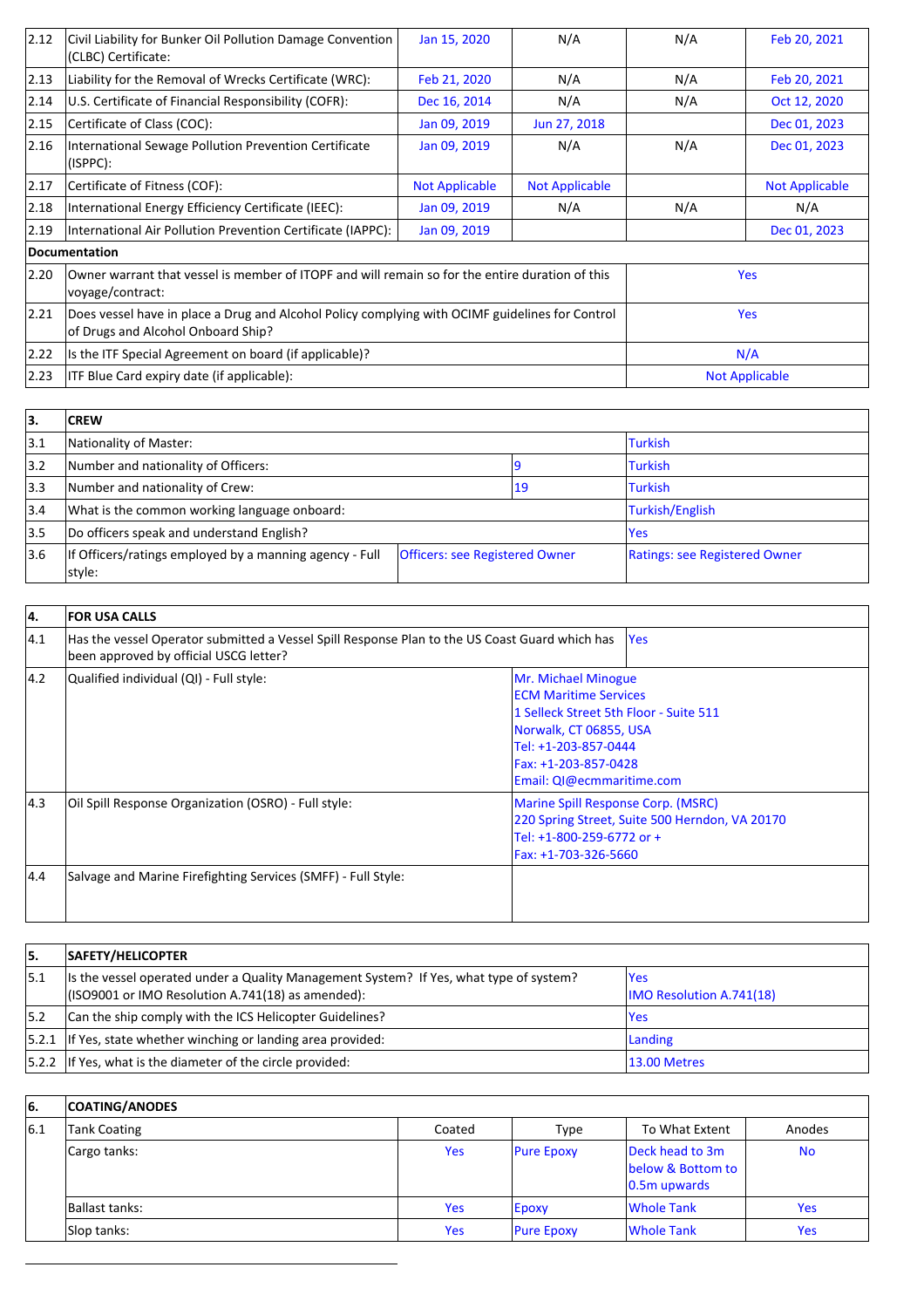| 17. | <b>BALLAST</b>    |     |                      |                          |                            |
|-----|-------------------|-----|----------------------|--------------------------|----------------------------|
| 7.1 | Pumps             | No. | <b>Type</b>          | Capacity                 | At What Head<br>$(sg=1.0)$ |
|     | Ballast Pumps:    | ∠   | Centrifugal          | 2,500 Cu.<br>Metres/Hour | <b>30 Metres</b>           |
|     | Ballast Eductors: |     | <b>TEAMTEC-GOLAR</b> | 200 Cu.<br>Metres/Hour   | 25 Metres                  |

| 8.                 | <b>CARGO</b>                                                                                                                           |                                                                                                              |                              |
|--------------------|----------------------------------------------------------------------------------------------------------------------------------------|--------------------------------------------------------------------------------------------------------------|------------------------------|
|                    | <b>Double Hull Vessels</b>                                                                                                             |                                                                                                              |                              |
| 8.1                | Is vessel fitted with centerline bulkhead in all cargo tanks? If Yes, solid or perforated:                                             | Yes, Solid                                                                                                   |                              |
|                    | <b>Cargo Tank Capacities</b>                                                                                                           |                                                                                                              |                              |
| 8.2                | Number of cargo tanks and total cubic capacity (max% per company policy: 98%, 97%, 96% or<br>95%) excluding slops tanks:               | 12                                                                                                           | 166,671 Cu. Metres           |
| 8.2.1              | Capacity (98%) of each natural segregation with double valve (specify tanks):                                                          | Seg#1: 55217.0 m3 (1,4, & Slops (P&S))<br>Seg#2: 58222.8 m3 (2 & 5 (P&S))<br>Seg#3: 56136.4 m3 (3 & 6 (P&S)) |                              |
| 8.2.2              | IMO class (Oil/Chemical Ship Type 1, 2 or 3):                                                                                          |                                                                                                              |                              |
| 8.3                | Number of slop tanks and total cubic capacity (98%):                                                                                   | $\overline{2}$                                                                                               | 2,905.40 Cu. Metres          |
| 8.3.1              | Specify segregations which slops tanks belong to and their capacity with double valve:                                                 | 1st, 2.905,4 Cu. Metres                                                                                      |                              |
| 8.3.2              | Residual/retention oil tank(s) capacity (98%), if applicable:                                                                          |                                                                                                              |                              |
| <b>SBT Vessels</b> |                                                                                                                                        |                                                                                                              |                              |
| 8.3.3              | What is total SBT capacity and percentage of SDWT vessel can maintain?                                                                 | 53,576.40 Cu.<br><b>Metres</b>                                                                               | 36.60%                       |
| 8.3.4              | Does vessel meet the requirements of MARPOL Annex I Reg 18.2:                                                                          | Yes                                                                                                          |                              |
|                    | <b>Cargo Handling and Pumping Systems</b>                                                                                              |                                                                                                              |                              |
| 8.4                | How many grades/products can vessel load/discharge with double valve segregation:                                                      |                                                                                                              | 3                            |
| 8.5                | Are there any cargo tank filling restrictions?<br>If yes, specify number of slack tanks, max s.g., ullage restrictions etc.:           | Yes<br>1,025 kg/lt cargo density                                                                             |                              |
| 8.6                | Max loading rate for homogenous cargo                                                                                                  | With VECS                                                                                                    | <b>Without VECS</b>          |
|                    | Loaded per manifold connection:                                                                                                        |                                                                                                              | 7,720 Cu.<br>Metres/Hour     |
|                    | Loaded simultaneously through all manifolds:                                                                                           |                                                                                                              | 17,000.00 Cu.<br>Metres/Hour |
|                    | <b>Cargo Control Room</b>                                                                                                              |                                                                                                              |                              |
| 8.7                | Is ship fitted with a Cargo Control Room (CCR)?                                                                                        |                                                                                                              | Yes                          |
| 8.8                | Can tank innage/ullage be read from the CCR?                                                                                           |                                                                                                              | Yes                          |
|                    | <b>Gauging and Sampling</b>                                                                                                            |                                                                                                              |                              |
| 8.9                | Is gauging system certified and calibrated? If no, specify which ones are not calibrated:                                              | Yes,                                                                                                         |                              |
|                    | What type of fixed closed tank gauging system is fitted:                                                                               | Radar                                                                                                        |                              |
|                    | Are high level alarms fitted to the cargo tanks? If Yes, indicate whether to all tanks or partial:                                     | Yes, All                                                                                                     |                              |
| 8.9.1              | Can cargo be transferred under closed loading conditions in accordance with ISGOTT 11.1.6.6?                                           |                                                                                                              | <b>Yes</b>                   |
| 8.9.2              | Are cargo tanks fitted with multipoint gauging? If yes, specify type and locations:                                                    |                                                                                                              |                              |
| 8.10               | Number of portable gauging units (example- MMC) on board:                                                                              |                                                                                                              |                              |
|                    | <b>Vapor Emission Control System (VECS)</b>                                                                                            |                                                                                                              |                              |
| 8.11               | Is a vapour return system (VRS) fitted?                                                                                                | Yes                                                                                                          |                              |
| 8.12               | Number/size of VECS manifolds (per side):                                                                                              | 2                                                                                                            | 406.40 Millimetres           |
| 8.13               | Number/size/type of VECS reducers:                                                                                                     |                                                                                                              |                              |
| Venting            |                                                                                                                                        |                                                                                                              |                              |
| 8.14               | State what type of venting system is fitted:                                                                                           | VENT RISER + HIGH VELOCITY PV VALVES                                                                         |                              |
|                    | <b>Cargo Manifolds and Reducers</b>                                                                                                    |                                                                                                              |                              |
| 8.15               | Total number/size of cargo manifold connections on each side:                                                                          | 3/609.60 Millimetres                                                                                         |                              |
| 8.16               | What type of valves are fitted at manifold:                                                                                            | <b>Butterfly</b>                                                                                             |                              |
| 8.17               | What is the material/rating of the manifold:                                                                                           | <b>CAST STEEL/</b>                                                                                           |                              |
|                    | 8.17.1 Does vessel comply with the latest edition of the OCIMF 'Recommendations for Oil Tanker<br>Manifolds and Associated Equipment'? |                                                                                                              | Yes                          |
| 8.18               | Distance between cargo manifold centers:                                                                                               |                                                                                                              | 2,500.00 Millimetres         |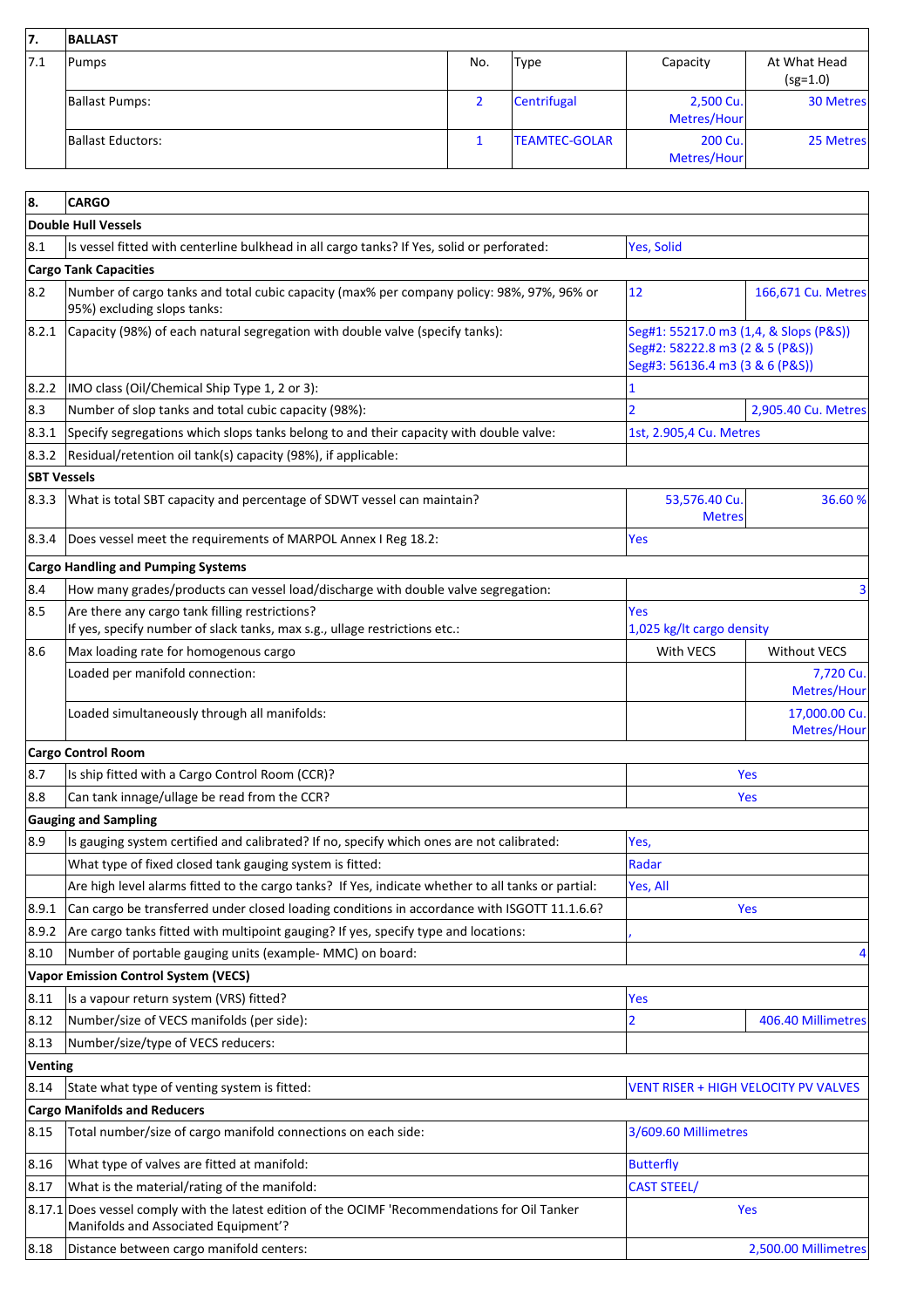| 8.19    | Distance ships rail to manifold:                                         |                |                      | 4,600.00 Millimetres                                                                                                                                         |                                        |
|---------|--------------------------------------------------------------------------|----------------|----------------------|--------------------------------------------------------------------------------------------------------------------------------------------------------------|----------------------------------------|
| 8.20    | Distance manifold to ships side:                                         |                |                      |                                                                                                                                                              | 4,600.00 Millimetres                   |
| 8.21    | Top of rail to center of manifold:                                       |                |                      |                                                                                                                                                              | 780.00 Millimetres                     |
| 8.22    | Distance main deck to center of manifold:                                |                |                      |                                                                                                                                                              | 2,100.00 Millimetres                   |
| 8.23    | Spill tank grating to center of manifold:                                |                | 900.00 Millimetres   |                                                                                                                                                              |                                        |
| 8.24    | Manifold height above the waterline in normal ballast/at SDWT condition: |                |                      | 18.61 Metres                                                                                                                                                 | 9.02 Metres                            |
| 8.25    | Number/size/type of reducers:                                            |                |                      | 6 x 609.6/406.4mm (24/16")<br>3 x 609.6/304.8mm (24/12")<br>3 x 609.6/254mm (24/10")<br>3 x 609.6/203.2mm (24/8")<br>2 x 609.6/508mm (24/20")<br><b>ANSI</b> |                                        |
| 8.26    | Is vessel fitted with a stern manifold? If yes, state size:              |                |                      | No,                                                                                                                                                          |                                        |
| Heating |                                                                          |                |                      |                                                                                                                                                              |                                        |
| 8.27    | Cargo/slop tanks fitted with a cargo heating system?                     |                | Type                 | Coiled                                                                                                                                                       | Material                               |
|         | Cargo Tanks:                                                             |                | <b>Steam</b>         | Yes                                                                                                                                                          | <b>Other</b>                           |
|         | Slop Tanks:                                                              |                | <b>Heating Coils</b> | Yes                                                                                                                                                          | <b>STPG 370S (Carbon</b><br>Steel)     |
| 8.28    | Maximum temperature cargo can be loaded/maintained:                      |                |                      | 66.0 °C / 150.8 °F                                                                                                                                           | 66 °C / 150.8 °F                       |
|         | 8.28.1 Minimum temperature cargo can be loaded/maintained:               |                |                      |                                                                                                                                                              |                                        |
|         | Inert Gas and Crude Oil Washing                                          |                |                      |                                                                                                                                                              |                                        |
| 8.29    | Is an Inert Gas System (IGS) fitted/operational?                         |                |                      | Yes/Yes                                                                                                                                                      |                                        |
|         | 8.29.1 Is a Crude Oil Washing (COW) installation fitted/operational?     |                |                      | Yes/Yes                                                                                                                                                      |                                        |
| 8.30    | Is IGS supplied by flue gas, inert gas (IG) generator and/or nitrogen:   |                |                      | <b>Flue Gas</b>                                                                                                                                              |                                        |
|         | <b>Cargo Pumps</b>                                                       |                |                      |                                                                                                                                                              |                                        |
| 8.31    | How many cargo pumps can be run simultaneously at full capacity:         |                |                      |                                                                                                                                                              | $\overline{3}$                         |
| 8.32    | Pumps                                                                    | No.            | Type                 | Capacity                                                                                                                                                     | At What Head<br>$(sg=1.0)$             |
|         | Cargo Pumps:                                                             | 3              | Centrifugal          | 4000 M3/HR                                                                                                                                                   | 135 Meters<br>135 Meters<br>135 Meters |
|         | Cargo Eductors:                                                          | $\overline{2}$ | <b>TEAMTEC-GOLAR</b> | 470 Cu.<br>Metres/Hour                                                                                                                                       | 25 Metres                              |
|         | Stripping:                                                               | $\mathbf{1}$   | <b>Reciprocating</b> | 250 Cu.<br>Metres/Hour                                                                                                                                       | 135 Metres                             |
| 8.33    | Is at least one emergency portable cargo pump provided?                  |                |                      |                                                                                                                                                              |                                        |

| 9.            | <b>MOORING</b>   |                |                              |                                  |              |                                       |
|---------------|------------------|----------------|------------------------------|----------------------------------|--------------|---------------------------------------|
| 9.1           | Wires (on drums) | No.            | Diameter                     | Material                         | Length       | <b>Breaking Strength</b>              |
|               | Forecastle:      |                |                              | <b>Not Applicable</b>            |              |                                       |
|               | Main deck fwd:   |                |                              | <b>Not Applicable</b>            |              |                                       |
|               | Main deck aft:   | $\overline{2}$ |                              | 36 Millimetres Not Applicable    | 240 Metres   | <b>85 Metric Tonnes</b>               |
|               | Poop deck:       | 6              |                              | 36 Millimetres Not Applicable    | 240 Metres   | <b>85 Metric Tonnes</b>               |
| $ 9.2\rangle$ | Wire tails       | No.            | Diameter                     | Material                         | Length       | <b>Breaking Strength</b>              |
|               | Forecastle:      | 4              | 64.00 Millimetres POLYESTER  |                                  | 11.00 Metres | 110.00 Metric<br><b>Tonnes</b>        |
|               | Main deck fwd:   | 4              | 64.00 Millimetres POLYESTER  |                                  | 11.00 Metres | 110.00 Metric<br><b>Tonnes</b>        |
|               | Main deck aft:   | $\overline{2}$ | 64.00 Millimetres POLYESTER  |                                  | 11.00 Metres | 110.00 Metric<br><b>Tonnes</b>        |
|               | Poop deck:       | 6              | 64.00 Millimetres POLYESTER  |                                  | 11.00 Metres | <b>110.00 Metric</b><br><b>Tonnes</b> |
| 9.3           | Ropes (on drums) | No.            | Diameter                     | Material                         | Length       | <b>Breaking Strength</b>              |
|               | Forecastle:      | 4              | 34.00 Millimetres HMPE (High | <b>Modulus Poly</b><br>Ethylene) |              | 280.00 Metres 83.90 Metric Tonnes     |
|               | Main deck fwd:   | 4              | 34.00 Millimetres HMPE (High | <b>Modulus Poly</b><br>Ethylene) |              | 280.00 Metres 83.90 Metric Tonnes     |
|               | Main deck aft:   | $\overline{2}$ | 34.00 Millimetres HMPE (High |                                  |              | 280.00 Metres 83.90 Metric Tonnes     |

J.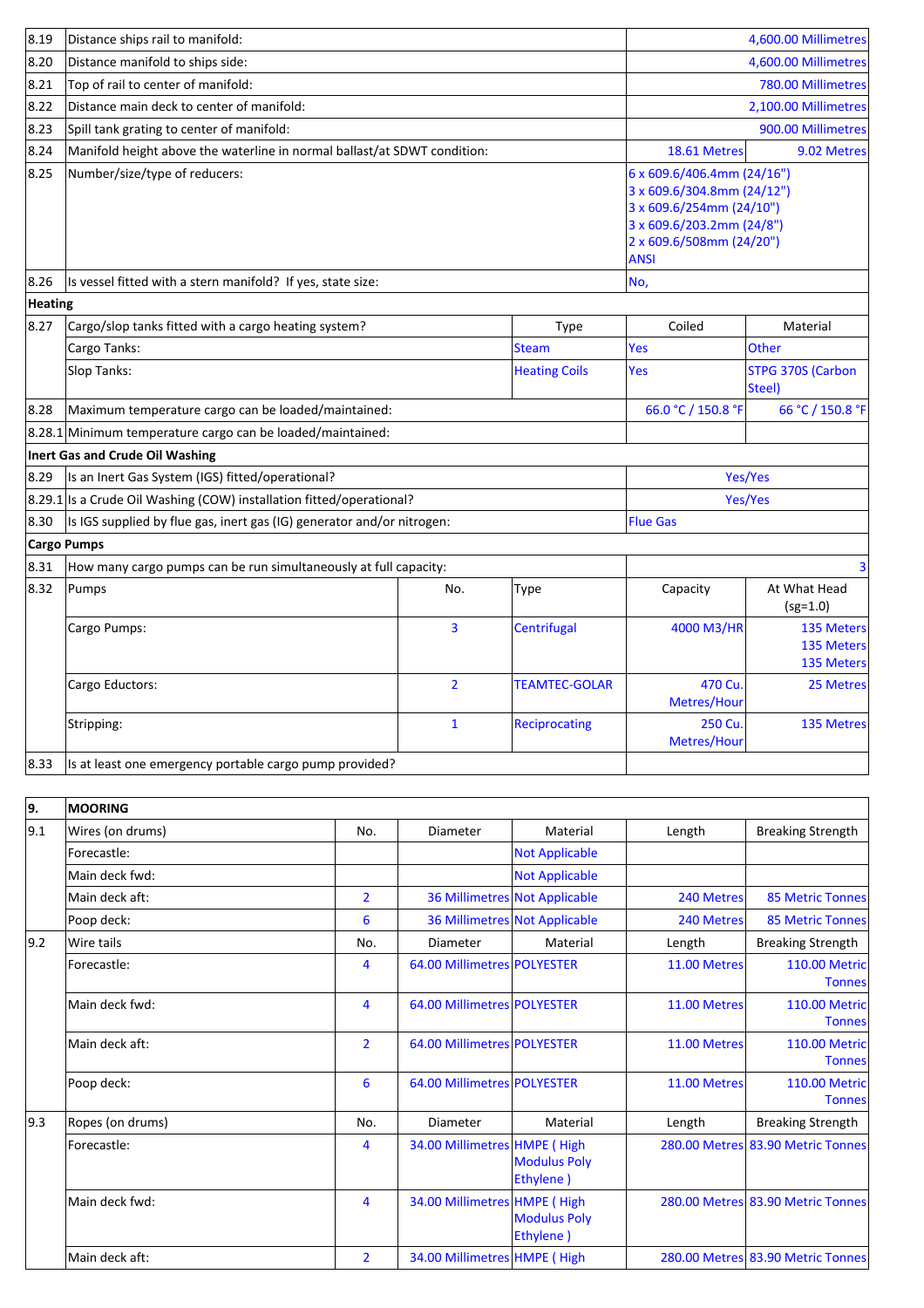|      |                                                                                                                                                                                                   |                                                              |                              | <b>Modulus Poly</b><br>Ethylene)                                                                                                                                                                                           |                               |                                   |
|------|---------------------------------------------------------------------------------------------------------------------------------------------------------------------------------------------------|--------------------------------------------------------------|------------------------------|----------------------------------------------------------------------------------------------------------------------------------------------------------------------------------------------------------------------------|-------------------------------|-----------------------------------|
|      | Poop deck:                                                                                                                                                                                        | 6                                                            | 34.00 Millimetres HMPE (High | <b>Modulus Poly</b>                                                                                                                                                                                                        |                               | 280.00 Metres 83.90 Metric Tonnes |
| 9.4  | Other lines                                                                                                                                                                                       | No.                                                          | Diameter                     | Ethylene)<br>Material                                                                                                                                                                                                      | Length                        | <b>Breaking Strength</b>          |
|      | Forecastle:                                                                                                                                                                                       | 4                                                            |                              | 72 Millimetres POLYPROPYLENE                                                                                                                                                                                               | 220 Metres                    | <b>86 Metric Tonnes</b>           |
|      | Main deck fwd:                                                                                                                                                                                    |                                                              |                              | <b>Not Applicable</b>                                                                                                                                                                                                      |                               |                                   |
|      | Main deck aft:                                                                                                                                                                                    |                                                              |                              | <b>Not Applicable</b>                                                                                                                                                                                                      |                               |                                   |
|      | Poop deck:                                                                                                                                                                                        | 4                                                            |                              | 72 Millimetres POLYPROPYLENE                                                                                                                                                                                               | 220 Metres                    | <b>86 Metric Tonnes</b>           |
| 9.5  | Winches                                                                                                                                                                                           | No.                                                          | No. Drums                    | <b>Motive Power</b>                                                                                                                                                                                                        | <b>Brake Capacity</b>         | Type of Brake                     |
|      | Forecastle:                                                                                                                                                                                       | $\overline{2}$                                               | <b>Double Drums</b>          | <b>Hydraulic</b>                                                                                                                                                                                                           | 67.10 Metric                  |                                   |
|      |                                                                                                                                                                                                   |                                                              |                              |                                                                                                                                                                                                                            | <b>Tonnes</b>                 |                                   |
|      | Main deck fwd:                                                                                                                                                                                    | $\overline{2}$                                               | <b>Double Drums</b>          | <b>Hydraulic</b>                                                                                                                                                                                                           | 67.10 Metric<br><b>Tonnes</b> |                                   |
|      | Main deck aft:                                                                                                                                                                                    | $\mathbf{1}$                                                 | <b>Double Drums</b>          | <b>Hydraulic</b>                                                                                                                                                                                                           | 55 Metric Tonnes Hydraulic    |                                   |
|      | Poop deck:                                                                                                                                                                                        | 3                                                            | <b>Double Drums</b>          | <b>Hydraulic</b>                                                                                                                                                                                                           | <b>55 Metric Tonnes</b>       |                                   |
| 9.6  | Bitts, closed chocks/fairleads                                                                                                                                                                    |                                                              | No. Bitts                    | <b>SWL Bitts</b>                                                                                                                                                                                                           | No. Closed Chocks             | <b>SWL Closed Chocks</b>          |
|      | Forecastle:                                                                                                                                                                                       |                                                              | 5                            | <b>84 Metric Tonnes</b>                                                                                                                                                                                                    | 6                             | <b>45 Metric Tonnes</b>           |
|      | Main deck fwd:                                                                                                                                                                                    |                                                              | 10                           | <b>84 Metric Tonnes</b>                                                                                                                                                                                                    | 12                            | <b>84 Metric Tonnes</b>           |
|      | Main deck aft:                                                                                                                                                                                    |                                                              | 5                            | <b>85 Metric Tonnes</b>                                                                                                                                                                                                    | 6                             | <b>84 Metric Tonnes</b>           |
|      | Poop deck:                                                                                                                                                                                        |                                                              | 5                            | <b>85 Metric Tonnes</b>                                                                                                                                                                                                    | 12                            | <b>84 Metric Tonnes</b>           |
|      | <b>Anchors/Emergency Towing System</b>                                                                                                                                                            |                                                              |                              |                                                                                                                                                                                                                            |                               |                                   |
| 9.7  | Number of shackles on port/starboard cable:                                                                                                                                                       |                                                              |                              |                                                                                                                                                                                                                            |                               | 12/13                             |
| 9.8  | Type/SWL of Emergency Towing system forward:                                                                                                                                                      |                                                              |                              | <b>KETA-45F CHAFING</b><br><b>CHAIN</b>                                                                                                                                                                                    | <b>350 Metric Tonnes</b>      |                                   |
| 9.9  | Type/SWL of Emergency Towing system aft:                                                                                                                                                          |                                                              |                              | <b>KETSP-40A</b>                                                                                                                                                                                                           | <b>200 Metric Tonnes</b>      |                                   |
|      | $9.10.1$ What is size of closed chock and/or fairleads of enclosed type on stern                                                                                                                  |                                                              |                              |                                                                                                                                                                                                                            |                               | 1160 X 504 X 1130                 |
|      | <b>Escort Tug</b>                                                                                                                                                                                 |                                                              |                              |                                                                                                                                                                                                                            |                               |                                   |
|      | 9.10.2 What is SWL of closed chock and/or fairleads of enclosed type on stern:                                                                                                                    |                                                              |                              |                                                                                                                                                                                                                            | 200.00 Metric Tonnes          |                                   |
| 9.11 | What is SWL of bollard on poop deck suitable for escort tug:                                                                                                                                      |                                                              |                              |                                                                                                                                                                                                                            |                               | 200.00 Metric Tonnes              |
|      | <b>Lifting Equipment/Gangway</b>                                                                                                                                                                  |                                                              |                              |                                                                                                                                                                                                                            |                               |                                   |
|      | $ 9.12 $ Derrick/Crane description (Number, SWL and location):                                                                                                                                    |                                                              |                              | Derricks: 0.00 Tonnes, Cranes: 1 x 15.00<br><b>Tonnes</b><br>2 Derricks Onboard<br>$1 \times 0.1$ tons<br>$1 \times 0.2$ tons<br>3 Cranes Onboard<br>1 x 15 tons (center)<br>$1 x 5$ tons (port)<br>1 x 2 tons (starboard) |                               |                                   |
| 9.13 | Accommodation ladder direction:                                                                                                                                                                   |                                                              |                              |                                                                                                                                                                                                                            |                               | Aft                               |
|      | Does vessel have a portable gangway? If yes, state length:                                                                                                                                        |                                                              |                              |                                                                                                                                                                                                                            |                               | Yes, 15 Metres                    |
|      | <b>Single Point Mooring (SPM) Equipment</b>                                                                                                                                                       |                                                              |                              |                                                                                                                                                                                                                            |                               |                                   |
| 9.14 | Does the vessel meet the recommendations in the latest edition of OCIMF 'Recommendations for<br>Equipment Employed in the Bow Mooring of Conventional Tankers at Single Point Moorings<br>(SPM)'? |                                                              |                              |                                                                                                                                                                                                                            | Yes                           |                                   |
| 9.15 | If fitted, how many chain stoppers:                                                                                                                                                               |                                                              |                              | $\overline{2}$                                                                                                                                                                                                             |                               |                                   |
| 9.16 | State type/SWL of chain stopper(s):                                                                                                                                                               |                                                              |                              |                                                                                                                                                                                                                            | <b>TONGUE SM490A</b>          | 350.00 Metric<br><b>Tonnes</b>    |
| 9.17 | What is the maximum size chain diameter the bow stopper(s) can handle:                                                                                                                            |                                                              |                              |                                                                                                                                                                                                                            | 76.00 Millimetres             |                                   |
| 9.18 |                                                                                                                                                                                                   | Distance between the bow fairlead and chain stopper/bracket: |                              |                                                                                                                                                                                                                            |                               | 3,150.00 Metres                   |
| 9.19 | Is bow chock and/or fairlead of enclosed type of OCIMF recommended size<br>(600mm x 450mm)? If not, give details of size:                                                                         |                                                              |                              | <b>Yes</b><br><b>Not Applicable</b>                                                                                                                                                                                        |                               |                                   |
|      |                                                                                                                                                                                                   |                                                              |                              |                                                                                                                                                                                                                            |                               |                                   |

| 10.  | <b>PROPULSION</b>                                               |                      |                      |
|------|-----------------------------------------------------------------|----------------------|----------------------|
| 10.1 | Speed                                                           | Maximum              | Economical           |
|      | Ballast speed:                                                  |                      |                      |
|      | Laden speed:                                                    |                      |                      |
| 10.2 | What type of fuel is used for main propulsion/generating plant: | <b>VLSFO, ULSFO,</b> | <b>VLSFO, ULSFO,</b> |